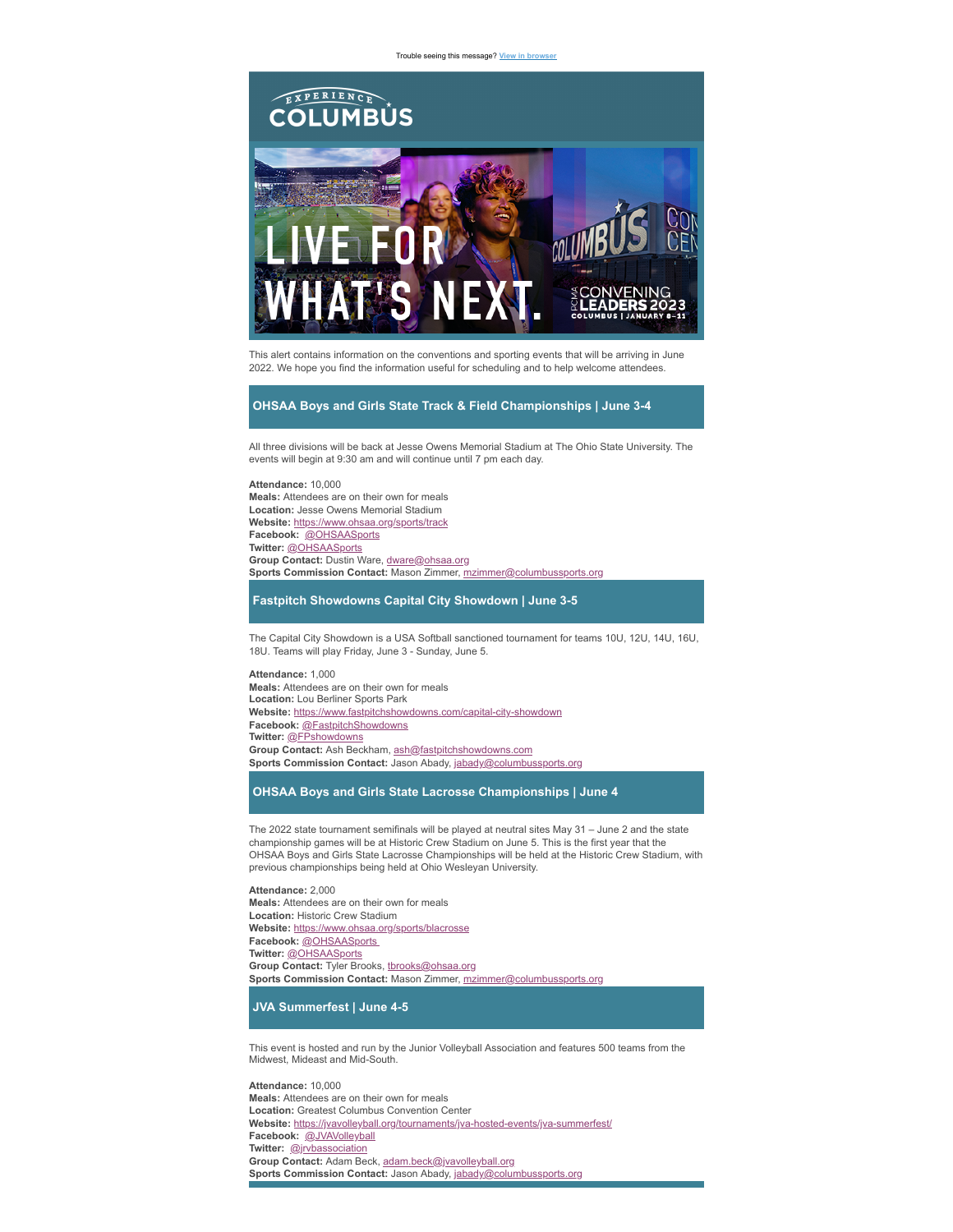### **45th Annual Columbus 10K Run/Walk | June 5**

The Columbus 10K is one of the oldest races in Ohio and is considered "The Oldest Road Race in Columbus." Today, the event has become one of the premier 10Ks in the state. The Ohio Kids Run will begin at 7:40am with the Columbus 10k following right after at 8:00am.

**Attendance:** 1,500 **Meals:** Attendants are on their own for meals **Location:** North Bank Park **Website:** [https://www.columbus10k.com/Race/OH/Columbus/columbus10k](https://marketing.experiencecolumbus.com/acton/ct/38268/s-04a2-2205/Bct/q-0025/l-0015:23d6/ct11_0/1/lu?sid=TV2%3A4ipcMPkkI) **Facebook:** [@Columbus10K](https://marketing.experiencecolumbus.com/acton/ct/38268/s-04a2-2205/Bct/q-0025/l-0015:23d6/ct12_0/1/lu?sid=TV2%3A4ipcMPkkI) **Twitter:** [@Columbus10K](https://marketing.experiencecolumbus.com/acton/ct/38268/s-04a2-2205/Bct/q-0025/l-0015:23d6/ct13_0/1/lu?sid=TV2%3A4ipcMPkkI) **Group Contact:** Andy Harris, [aharris@columbusrunning.com](mailto:aharris@columbusrunning.com) **Sports Commission Contact:** Mason Zimmer, [mzimmer@columbussports.org](mailto:mzimmer@columbussports.org)

**The Memorial Junior | June 6-8**

The AJGA is a nonprofit organization dedicated to the overall growth and development of young men and women who aspire to earn college golf scholarships through competitive junior golf. The Memorial Junior is held in conjunction with The Memorial Tournament.

#### **Attendance:** 500

**Meals:** Attendants are on their own for meals **Location:** The Ohio State University Golf Club – Scarlet Course **Website:** [https://www.ajga.org/tournaments/2022/the-memorial-junior/](https://marketing.experiencecolumbus.com/acton/ct/38268/s-04a2-2205/Bct/q-0025/l-0015:23d6/ct14_0/1/lu?sid=TV2%3A4ipcMPkkI) **Facebook: The Memorial [Tournament](https://marketing.experiencecolumbus.com/acton/ct/38268/s-04a2-2205/Bct/q-0025/l-0015:23d6/ct15_0/1/lu?sid=TV2%3A4ipcMPkkI) Twitter:** [@MemorialGolf](https://marketing.experiencecolumbus.com/acton/ct/38268/s-04a2-2205/Bct/q-0025/l-0015:23d6/ct16_0/1/lu?sid=TV2%3A4ipcMPkkI) **Group Contact:** Trevor Deal, [tdeal@ajga.org](mailto:tdeal@ajga.org) **Sports Commission Contact:** Jason Abady, [jabady@columbussports.org](mailto:jabady@columbussports.org)

#### **2022 Origins Game Fair | June 8-12**

5 Day gaming convention and expo highlighting new games, special guests, seminars, workshops, shows, fun, and so much more.

**Attendance:** 10,000 over the course of the weekend **Meals:** On own for meals **Location:** Greater Columbus Convention Center **Website:** [https://www.originsgamefair.com/](https://marketing.experiencecolumbus.com/acton/ct/38268/s-04a2-2205/Bct/q-0025/l-0015:23d6/ct17_0/1/lu?sid=TV2%3A4ipcMPkkI) **Facebook:** [https://www.facebook.com/TheGDEX/](https://marketing.experiencecolumbus.com/acton/ct/38268/s-04a2-2205/Bct/q-0025/l-0015:23d6/ct18_0/1/lu?sid=TV2%3A4ipcMPkkI) **Twitter:** [https://twitter.com/TheGDEX](https://marketing.experiencecolumbus.com/acton/ct/38268/s-04a2-2205/Bct/q-0025/l-0015:23d6/ct19_0/1/lu?sid=TV2%3A4ipcMPkkI) **Group Contact:** John Stacy, contact@gama.org **GCSC/EC Contact:** Zach Warmouth, [ZWarmouth@experiencecolumbus.com](mailto:ZWarmouth@experiencecolumbus.com)

## **Ohio Lady Lasers Fastpitch Softball Tournament | June 10–12**

The Lady Lasers Fastpitch Tournament offers teams the opportunity to participate in a premier tournament in central Ohio. The tournament will be a Lou Berliner Sports Park and feature the following age groups: 18+U, 16+U, 14+U, 12+U, 10+U.

**Attendance:** 5,000 **Meals:** Attendees are on their own for meals **Location:** Lou Berliner Sports Park **Website:** [https://www.ohioladylasers.com](https://marketing.experiencecolumbus.com/acton/ct/38268/s-04a2-2205/Bct/q-0025/l-0015:23d6/ct20_0/1/lu?sid=TV2%3A4ipcMPkkI) **Group Contact:** Jeff Cavanaugh, [lasers@ladylasers.com](mailto:lasers@ladylasers.com) **Sports Commission Contact:** Jason Abady, [jabady@columbussports.org](mailto:jabady@columbussports.org)

# **Nations Baseball State Championships | June 17–19**

Nations Baseball was founded on the principle that teams should have the opportunity to play equal competition on an equal playing field and promote youth baseball at its best. The 2022 Ohio State Championships will include age groups 9U, 13U, 14U, and 15U.

**Attendance:** 5,000 **Meals:** Attendees are on their own for meals **Location:** Lou Berliner Sports Park **Website:** [https://www.fivetoolyouth.org/](https://marketing.experiencecolumbus.com/acton/ct/38268/s-04a2-2205/Bct/q-0025/l-0015:23d6/ct21_0/1/lu?sid=TV2%3A4ipcMPkkI) **Facebook:** [@FiveToolYouth](https://marketing.experiencecolumbus.com/acton/ct/38268/s-04a2-2205/Bct/q-0025/l-0015:23d6/ct22_0/1/lu?sid=TV2%3A4ipcMPkkI) **Twitter:** [@FiveToolYouth](https://marketing.experiencecolumbus.com/acton/ct/38268/s-04a2-2205/Bct/q-0025/l-0015:23d6/ct23_0/1/lu?sid=TV2%3A4ipcMPkkI) **Group Contact:** Harry Oschip, [hoschip@glbl.org](mailto:hoschip@glbl.org) **Sports Commission Contact:** Jason Abady, [jabady@columbussports.org](mailto:jabady@columbussports.org)

## **Plexus Worldwide Annual Convention | June 22-25**

Founded in 2006, Plexus Worldwide offers a variety of supplements and body creams to help with nutrition, skin health, and weight loss. The company generated over \$500 million in revenue in 2017. The privately held company employs under 200 people.

**Attendance:** 8,000 **Meals:** On own for meals **Location:** Greater Columbus Convention Center **Website:** [https://plexusworldwide.com/](https://marketing.experiencecolumbus.com/acton/ct/38268/s-04a2-2205/Bct/q-0025/l-0015:23d6/ct24_0/1/lu?sid=TV2%3A4ipcMPkkI)